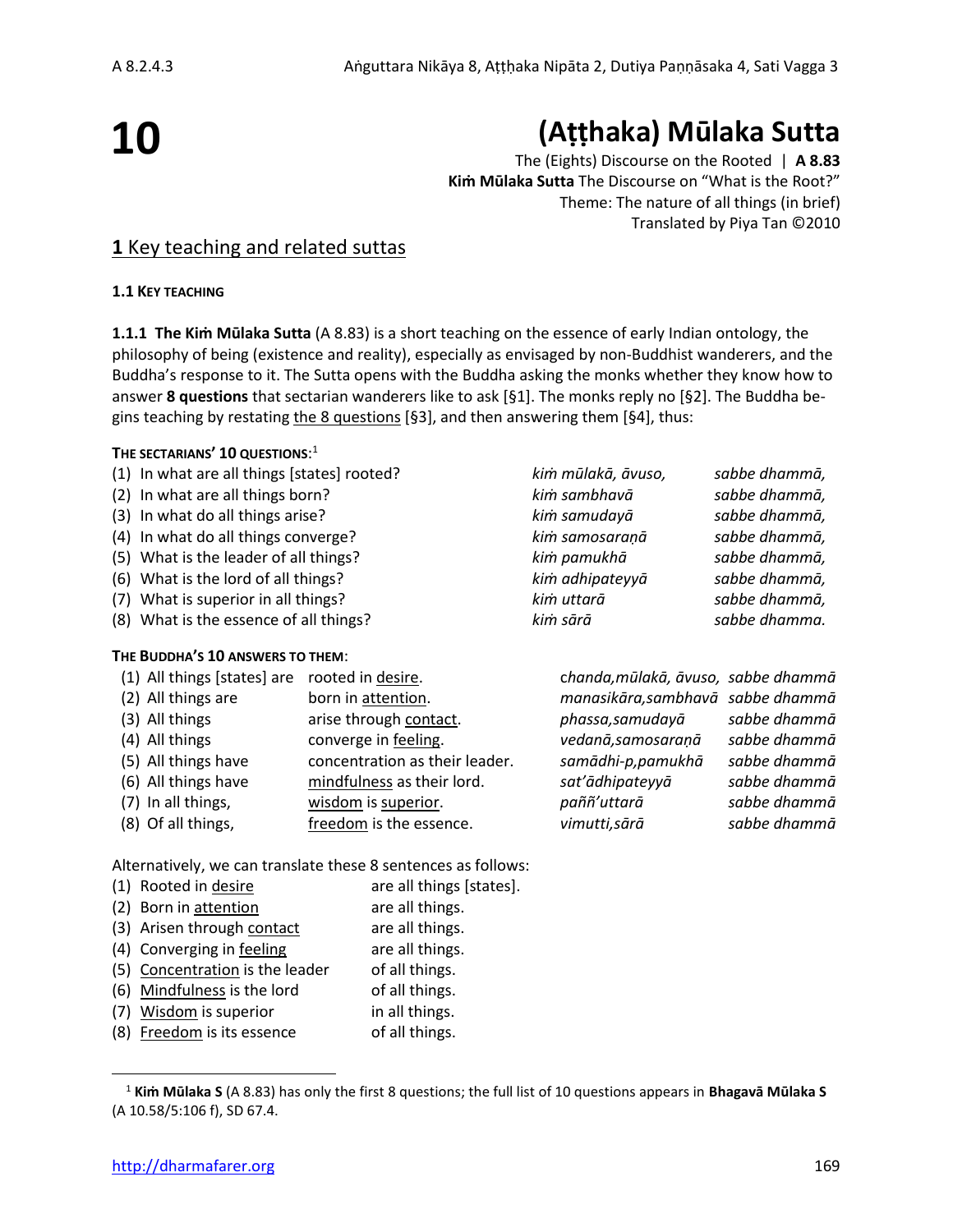**1.1.2** Characteristically, the answers here are unelaborated, but explanations or instructive contexts are found elsewhere, such as in the Majjhima and the Samyutta Nikāyas. We shall examine a few key suttas related to the Kiṁ Mūlaka Sutta below. A fuller commentary of these questions and answers have been given in the translation of **the Bhagavā Mūlaka Sutta** (A 10.58) in SD 57.20b.

#### **1.2 SIGNIFICANCE OF THE KIṀ MŪLAKA SUTTA TEACHING**

**1.2.1** The well known Sinhala monk teacher, **Katukurunde Ñāṇananda**, in the 2 nd volume of his *Nibbāna —The mind stilled*, insightfully discusses the significance of this Sutta (2004:76-92). His insights have been summarized here and inspired further thought. Firstly, Ñāṇananda states that the Kiṁ Mūlaka Sutta preserves a list of questions that relate to common views of the non-Buddhists, especially the brahmins.

Such sectarian ideas relate to philosophical and religious theory, such as ontology (the eternal soul view and "thinghood" or the essence of things, thingness), and cosmology (that everything came from Brahmā, and self is the essence of everything). As such questions are highly speculative, it is difficult for the monks, especially the unawakened ones, to answer them. The Sutta teaches these monks on how to answer such questions.

**1.2.2** Ñāṇananda adds that the early commentators have missed out on such deep dimensions and vital developments, and have merely "narrowed down the meaning of the set of answers recommended by the Buddha by limiting its application to wholesome mental states," such as in Dīgha Porāṇa Ṭīkā (ancient sub-commentary<sup>2</sup> (2004:77). [2.3]

Ñāṇananda's discussion highlights another interesting and important aspect of early Buddhism, that is, its use of non-technical language, which we shall examine below [2].

#### **1.3 RELATED SUTTAS**

**1.3.0** While **A 8.83**—the wanderers' 8 questions—centre on a general **philosophy** of "all things," **A 9.14** lists 9 questions and answers, centering on a **psychology** of "intentions and thoughts" (*saṅkappa,vitakka*), while **A 10.58** has 10 questions centering on an **ontology** of "all things" (*sabbe dhammā*), which is also a comprehensive catechism on early Buddhist **teleology** (spiritual purpose and goal) and **soteriology** (salvation, that is, awakening), summarized by the Buddha himself. $3$ 

#### **1.3.1 The wanderers' questions (A 8.83)**, SD 32.10

**1.3.1.1 The 8 questions** of the sectarian wanderers reflect a broad interest in the nature of existence and being. Interestingly, we can see that these wanderers have asked some key questions—ranging from the "roots" of all things to their essence—and seem to agree on some common answers. While in **A 8.83**'s 1 st wanderer's question asks, "In what are all things rooted?" with the Buddha's answer as "desire," in **A 9.14** Sāriputta's first asks about the basis (*ārammaṇa*), that is, the mental roots, for "intentions and thoughts," and Samiddhi rightly answers that it is "name-and-form."

However, there seems to be as many diversified interpretations to these answers as there are wandering teachers. Even then, their answers do not go beyond "freedom" (*vimutti*), a broad undefined term. The wanderer's question seems very broad, referring to thought in general, while Sāriputta's question —as clarified by the Commentary [§2(1) n]—about thought as *intention.*

<sup>2</sup> Ñāṇananda quotes only DAṬ 1:138; but see also AA 4:158 (which glosses *sabbe dhammā* as the 5 aggregates), AA 5:41 (which says that the Sutta relates to the final attaining of remainderless nirvana).

 $3$  For details, see SD 57.20b (1.3.1) Comparative table of the 3 sets of questions; (1.3.2) A comparative analysis.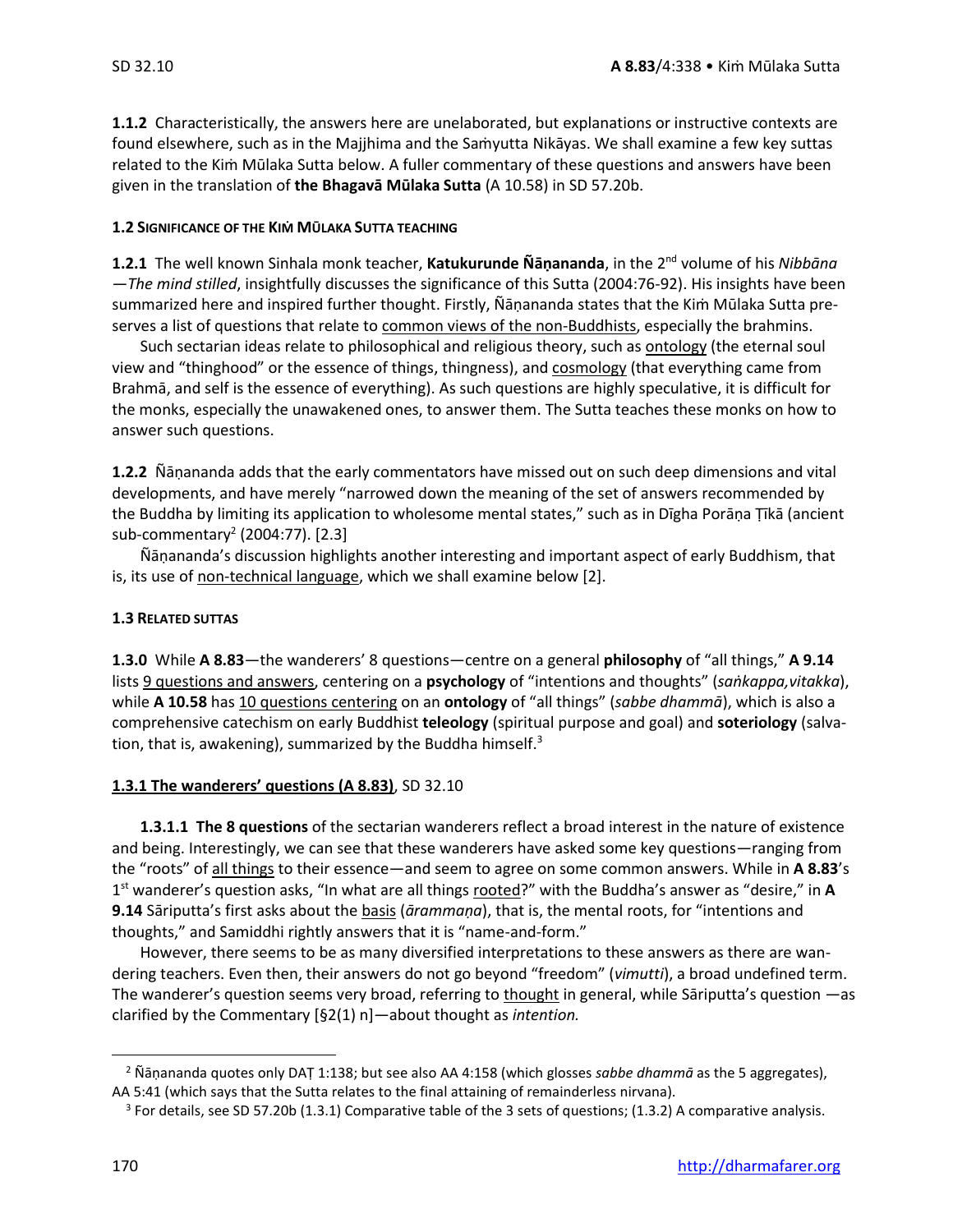**1.3.1.2 The 2<sup>nd</sup> wanderer's question** (A 8.83), clearly followings from the 1<sup>st</sup> question, is about what happens when we think: "In what are all things born?" Answer: "Attention." Again, this is a general anwer. **Sāriputta's 2nd question** (A 9.14) specifically asks about "Where they (thoughts and intentions) become diversified?" Samiddhi answers: In the elements.

Our thoughts and intentions take different forms and directions in terms of what we are, that is, the 4 elements, earth, water, fire and wind. This is the same as saying that our mental faculties (*nāma*) explodes into "mental proliferation" (*papañca*) <sup>4</sup>—all kinds of thoughts and emotions—in their reactions to the 4 elements as form (*rūpa*). This is simply another way of talking about "name-and-form," as in Sāriputta" 1<sup>st</sup> question.<sup>5</sup>

**1.3.1.3** Questions 3-8 are identical with identical answers in both the wanderers' questions (A 8.83) and Sāriputta's questions (A 9.14). The wanderers' questions stop at no, which again broadly refers to "the essence of all things" as freedom. From Sāriputta's  $9<sup>th</sup>$  and last question, we know that this "freedom" refers specifically to **nirvana**. 6

Another point is clear: it shows that the list of questions is not merely about wholesome and unwholesome states (as construed by the Commentaries), but covers a much wider perspective. [2.3]

#### **1.3.2 The (Navaka) Samiddhi Sutta (A 9.14)**, SD 57.20a

**1.3.2.1** As we have already noted, **the (Aṭṭhaka) Mūlaka Sutta** (A 8.83) lists only 8 questions of the sectarian wanderers [1]. **The (Navaka) Samiddhi Sutta** (A 9.14) records Sāriputta's 9 questions that he asks the monk Samiddhi regarding "intentions and thoughts" (*saṅkappa vitakka*), who answers them correctly, winning Sāriputta's endorsement, praise, and advice (SD 57.20a).

**1.3.2.2** Here is a comparative table of the 2 sets of questions, that is, the wanders' 8 questions from **the Kiṁ Mūlaka Sutta** (A 8.83) and Sāriputta's 9 questions from **the (Navaka) Samiddhi Sutta** (A 9.14):<sup>7</sup>

- desire (*chanda*) name-and-form (*nāma,rūpa*)
- attention (*manasikāra*) the elements (*dhātu*)
- (3) in what do all thing **arise** (*samudaya*)? (3) from what they **arise** (*samudaya*) contact (*phassa*) contact (*phassa*)
- (4) in what do all thing **converge** (*samosaraṇa*)? (4) in what they **converge** (*samosaraṇa*) feeling (*vedanā*) feeling (*vedanā*)
- (5) the **leader** of all things (*pamukha*) (5) what is their **leader** (*pamukha*) concentration (*samādhi*) concentration (*samādhi*)
- mindfulness (*sati*) mindfulness (*sati*)
- (7) the **superior** (*uttara*) to all things (7) the **superior** (*uttara*) wisdom (*paññā*) wisdom (*paññā*)

**Kiṁ Mūlaka Sutta** (A 8.83): wanderers' questions **(Navaka) Samiddhi S** (A 9.14): Sāriputta's questions

- (1) in what are all things rooted (*mūlaka*)? (1) the basis (*ārammaṇa*) for intentions + thoughts:
- (2) in what are all things born (*sambhava*)? (2) where they become diversified (*nānatta*)
	-
	-
	-
- (6) the **lord** (*ādhipateyya*) of all things (6) what **lords** (*ādhipateyya*) over them
	-

<sup>4</sup> See **Madhu,piṇḍika S** (M 18), SD 6.14 (2); SD 57.1 (2.4.2.3).

 $5$  On this answer, cf SD 57.20a (1.2.2.1).

<sup>&</sup>lt;sup>6</sup> For further discussion on this, and Sāriputta's 9<sup>th</sup> and last question, see **SD 57.20b** (1.3), on a comparative analysis of the questions and answers in A 8.83, A 9.14 and A 10.58.

<sup>7</sup> For a comparison of these with the Buddha's 10 questions, see **Bhagavā Mūlaka S** (A 10.58), SD 57.20b (1.3).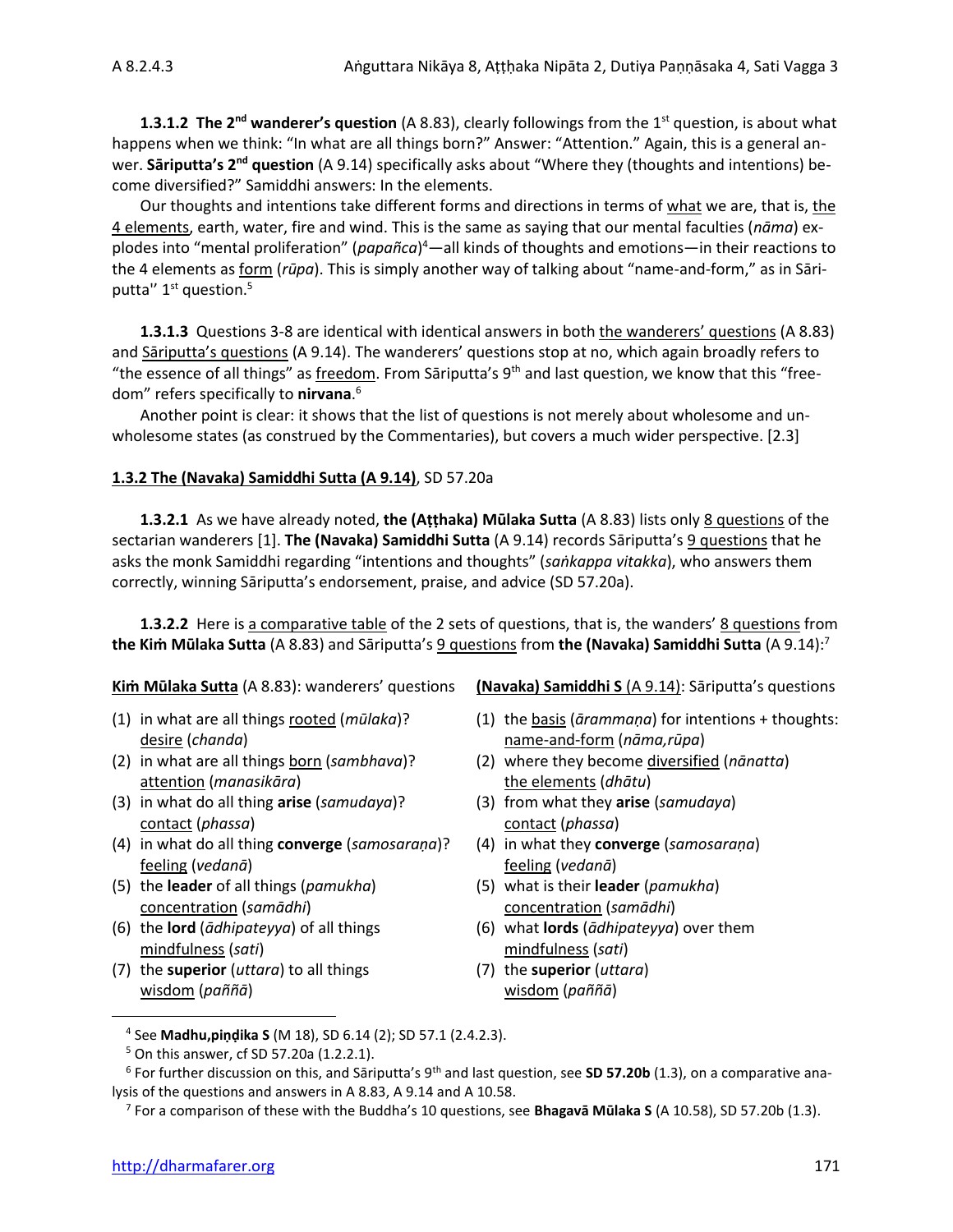- (8) the **essence** (*sāra*) of all things (8) their **essence** (sāra) freedom (*vimutti*) freedom (*vimutti*)
- - (9) In what is their **firm footing** (*sāra*)? the deathfree (*amata*)

#### **1.3.3 Bhagavā Mūlaka Sutta (A 10.58)**, SD 57.20b

Another sutta that is closely related to the 2 suttas mentioned—A 8.83 and A 9.14—is **the Bhagavā Mūlaka Sutta** (A 10.58) which has 10 questions [1.1], with the Buddha's own answers to them, giving the full and final resolution of them (SD 57.20b). [1.2.1]

A 8.83 (8 questions) is, in fact, expanded into A 10.58 (10 questions). The last 2 questions found only in the latter are as follows:

| (9) What is the firm footing for all things?         | kim ogadhā sabbe dhammā                         |  |
|------------------------------------------------------|-------------------------------------------------|--|
| (10) What is the complete ending for all things?     | kim pariyosānā sabbe dhammâti                   |  |
| and their answers:                                   |                                                 |  |
| (9) All things find a firm footing in the deathfree, | amat'ogadhā sabbe dhammā                        |  |
| (10) All things find complete ending in nirvana,     | nibbāna, pariyosānā sabbe dhammâti <sup>8</sup> |  |

### **2** A grammar of spirituality

#### **2.1 SIMPLICITY OF EARLY BUDDHIST TEXTS**

The language and ideas of the early Buddhist texts, like all true teachings of the heart, are remarkably simple. Only rarely do we find technical terms, like those that appear in the Commentaries and later writings. This is not to say that the teachings are simplistic; on the contrary, underlying the surface simplicity of the early teachings lie profound yet practical wisdom vital for our personal and spiritual growth.

Although the sutta structure is often that of a ring composition, and where it is repetitive, it is very much like a computer programme, the sutta content itself—the story, the teaching, or both—is rich in its own way. It is always that a word has a fixed sense in the early texts. Often there are metaphors, wordplays, humour and other images, whose sense we need to tease out. Sometimes, a word is used in one sense at the beginning of the sutta, but takes on a different one at the end of it.

In short, we need to comprehend the sutta's context: how the words, expressions, images or teachings are used, or their import. And when we comprehend how these various contexts are linked, we have a better taste of the essence of the Buddha Dharma.

#### **2.2 WORDS IN CONTEXT**

Andrew Olendzki, an insightful Buddhist scholar and practitioner of our times, reminds us with these sobering words:

As words become more widely used, and especially as they become fashionable, they may often become more difficult to understand. One might think it would be the other way around, but this obfuscation of meaning has generally been the rule with the popularization of Buddhist

<sup>8</sup> A 10.58/5:106 f, SD 67.4. For a comparative table of the teachings of A 8.83, A 9.14 and A 10.58, see SD 57.20b (Table 1.3).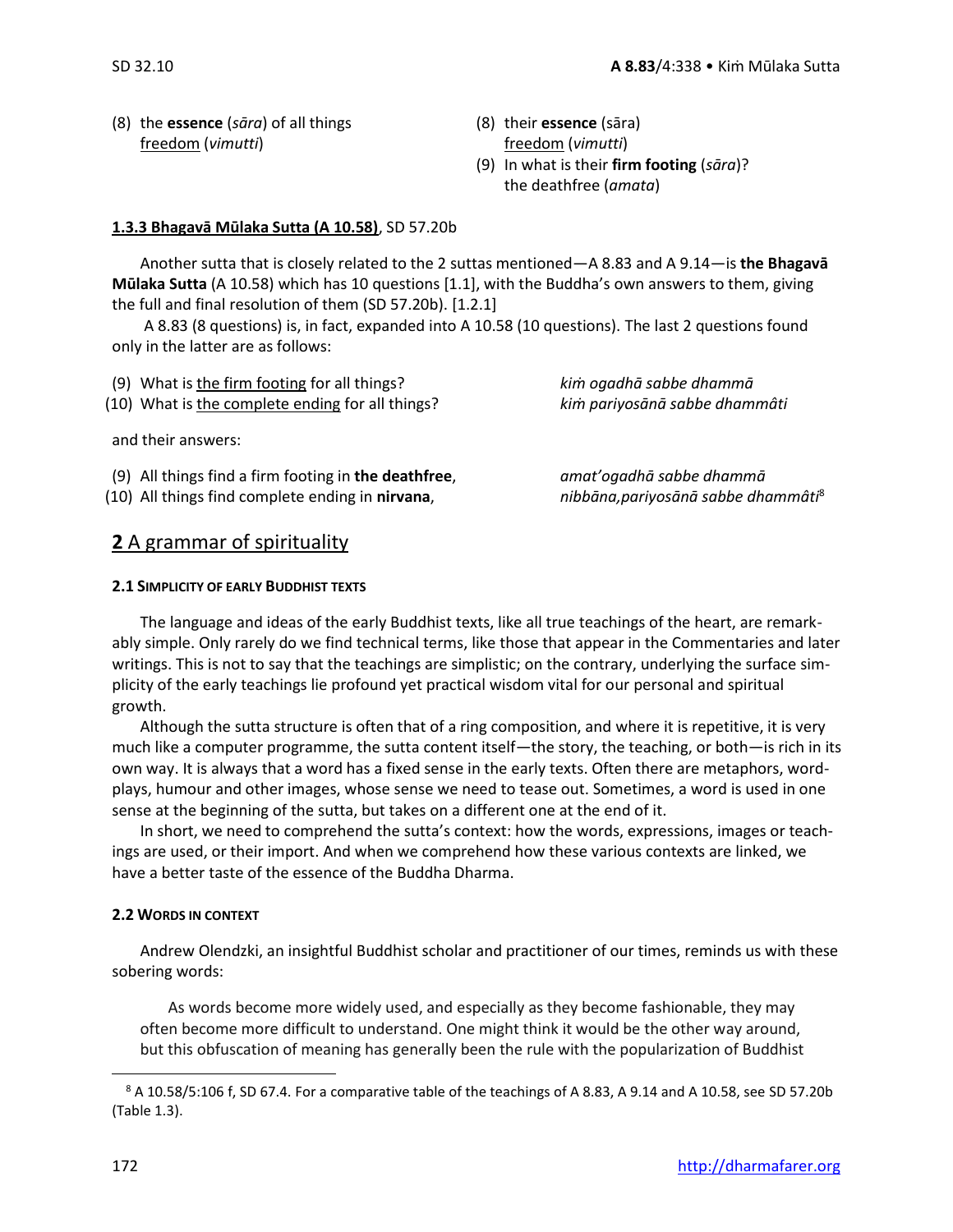vocabulary. While each had a precise technical meaning in its original context, terms like zen, yoga, karma, and nirvana can mean almost anything the modern writer wants them to mean. A similar trend may well be underway with *mindfulness*, and perhaps even with the more general word *meditation*. Understanding the sense in which these words are used in their original setting should prove to be a worthwhile undertaking as we see them applied in the current creative encounter between psychology and Buddhist thought. (Andrew Olendzki 2009:37)<sup>9</sup>

Olendzki's remark that, in early Buddhism, words have each "a precise technical meaning in its original context" reflects a similar awareness that Ñāṇarama admonishes us to cultivate. Let us take a step back, and find out what is it that prompted Ñāṇarama's remark in the first place.

As already stated, the Kiṁ Mūlaka Sutta records the Buddha's statement against the views of an abiding soul and essence of things prevalent in his times, especially amongst the brahmins. But, sadly, Ñāṇananda notes of the Sutta,

its traditional commentators seem to have ignored the deeper philosophical dimensions of the above questions. They have narrowed down the meaning of the set of answers recommended by the Buddha by limiting its application to wholesome states.<sup>10</sup> The occurrence of such terms as *chanda, sati, samādhi,* and *paññā,* had probably led them to believe that the entire questionnaire is on the subject of wholesome mental states. But this is a serious underestimation of the import of the entire discourse. It actually does far deeper in laying bare a basic principle governing both skillful and unskillful mental states. (Ñāṇananda 2004:77)

Even the very first two verses of the Dhammapada reminds us that there are two sides to a situation or idea, that is to say, unwholesome and wholesome can be said of it. For, the mind precedes mental states; the mind is their chief, mind-made are they (*mano,pubbaṅgamā dhammā, mano,setthā mano, mayā*) (Dh 1+2). If we act with an evil mind, evil will follow; if we act with a good heart, good will follow.

If we examine the 8 answers given by the Buddha [§4], we will see them in the same light—that is, they refer to both the unwholesome and the wholesome aspects; or at least they do not refer only to one aspect, as the commentarial tradition would have it.

#### **2.3 COMMENTARIAL NARROWNESS**

**2.3.1** The later works, such as **the Attha,sālinī** (the Dhamma,saṅgaṇī commentary), for example, always takes *chanda* in an exclusively wholesome sense, that is, as *kusala chanda,* "wholesome desire" or "desire in the wholesome," or *kattu,kamyatā chanda,* "desire to act." <sup>11</sup> *Sati* (mindfulness)*,* wherever it occurs, is taken as *sammā,sati* (right mindfulness).<sup>12</sup> But, as we shall see, this is only half the story at best.

The Buddha's answer to the 1<sup>st</sup> question, "**In what are all things rooted?**" is that they are "<u>rooted in</u> desire" (*chanda,mūlaka*). The tone of *chanda* here is clearly neutral or multivalent, that is, it can refer to either wholesome desire or unwholesome lust, depending on its context. *Chanda* is clearly negative when it is connected with craving and suffering, such as follows: $13$ 

<sup>9</sup> Andrew Olendzki, "Mindfulness and meditation," in F Didonna (ed) *Clinical Handbook of Mindfulness,* New York, 2009: 37-44.

<sup>10</sup> Ñāṇananda quotes only DAṬ 1:138; but see also AA 4:158 (which glosses *sabbe dhammā* as the 5 aggregates); AA 5:41 (which says that the Sutta relates to the final attaining of remainderless nirvana).

<sup>11</sup> Dhs 269/56, 529/108; DhsA 250. Dhs 1097/195, however, mentioned *kāma-c,chada* (desire for sense-pleasure), which is unwholesome. See Dhs:R 4 n2.

<sup>12</sup> VbhA 289. VbhA:Ñ 1991:1 even translates *chanda* as "zeal."

<sup>13</sup> On *chanda,* see *Kāma-c,chanda***, SD** 32.2 (1.1).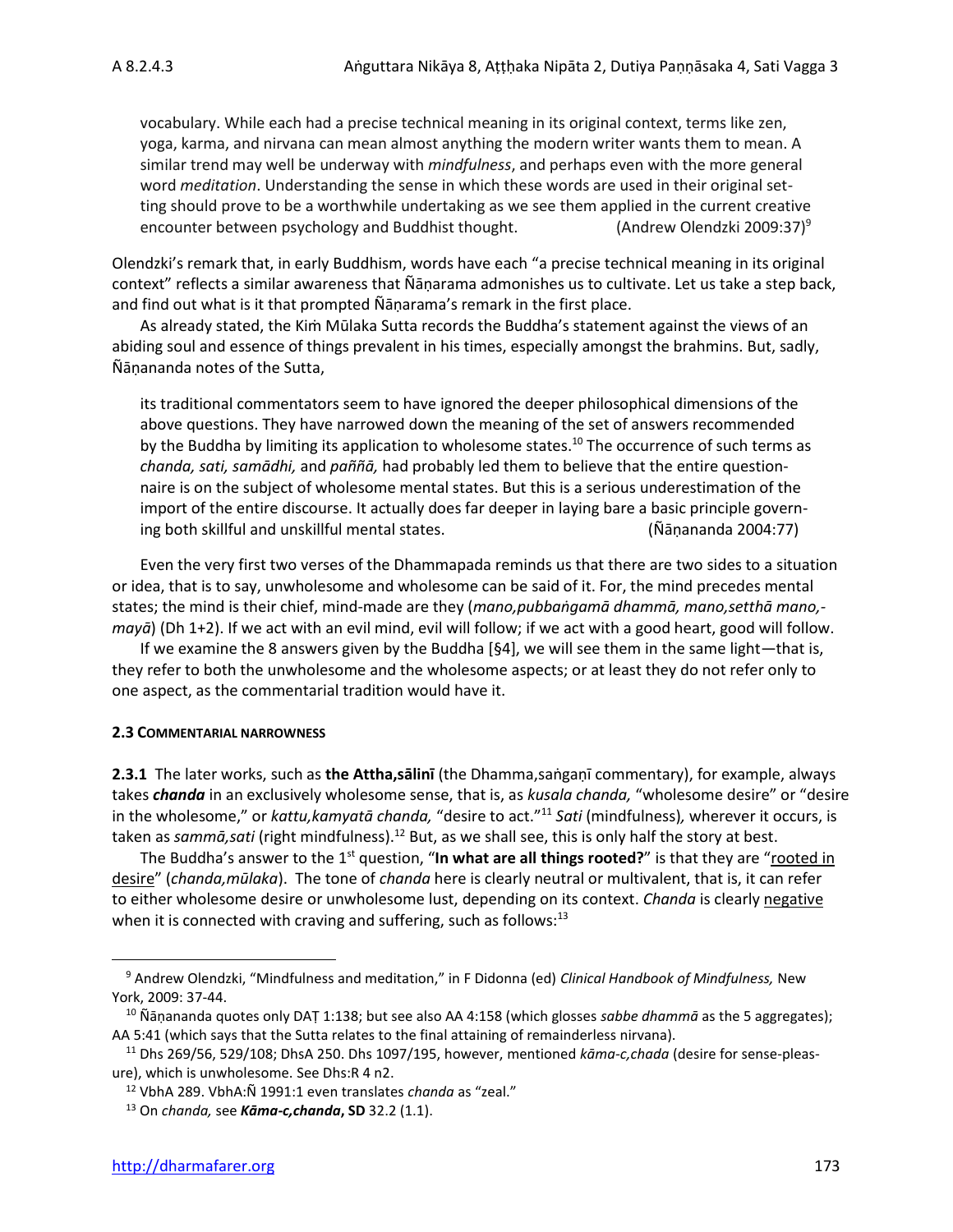- *kāma-c,chanda* "desire for sense-pleasures" (a mental hindrance) (M 10.36/1:60), 14
- *chanda,rāga* "lustful desire" (DA 3:988; MA 3:146) or "lust and desire" (S 35.232/4:163),
- *chanda,ja agha* "misery born of desire" (S 1.34/1:22).

**2.3.2** Furthermore, *chanda* arises as a negative mental state with regards to what we see as desirable and cling to, for example,

| $\bullet$ the body,         | kāyasmim chando    | S 47.37/5:181        |
|-----------------------------|--------------------|----------------------|
| • sense-objects,            | rūpesu chando      | S 35.246/4:195       |
| • sexuality,                | methunasmim chando | Sn 835               |
| • the world we live in, and | lokasmim chando    | Sn 866               |
| • our continued existence.  | bhave chandam      | Th $\overline{1}$ 14 |

However, when *chanda* is rooted in any of the 3 wholesome roots (non-greed, non-hate, non-delusion), it said to be motivated by a wholesome mind (*kusala,citta*). Once moved by such a wholesome state, we have the desire (*chanda*) to arouse and direct our efforts to letting go of the bad we have been doing, to keep on avoiding it, to cultivate good, and maintain it.<sup>15</sup> Here, *chanda* is clearly a word for right effort (sammā vāyāma). The Commentaries regard this as a wholesome desire (kusala-c,chanda),<sup>16</sup> a spiritual desire (or Dharma-moved desire, *dhamma-c, chanda*),<sup>17</sup> the desire (or will) to create wholesome states.<sup>18</sup>

**2.3.3** On a more intense level, *chanda* (as enthusiasm or the desire to act), together with energy (*viriya*), mind (*citta,* that is, mental concentration), and investigation (*vīmaṁsā*), are the predominant support (*ādhipateyya paccaya*) <sup>19</sup> in the cultivation of good (*kusala*) in the mundane sphere, culminating in the bases of spiritual power (*iddhi,pāda*) <sup>20</sup> in the supramundane sphere.

**2.4 THE (KOSAMBĪ) UṆṆĀBHA SUTTA (S 51.15)** is an important study in the right understanding of the term *chanda* (desire).<sup>21</sup> The discourse opens with the brahmin Uṇṇābha asking Ānanda, "What, master Ānanda, is the purpose of holy life lived under the recluse Gotama?" Ānanda answers that "It is for the sake of abandoning desire (*chanda-p,pahān'atthaṁ*)."

Then the brahmin asks again on how to abandon this desire. Ānanda replies that desire is abandoned by cultivating the "basis of success that possesses concentration due to desire (*chanda*) and volitional formations of striving."<sup>22</sup> Ānanda is, of course, referring to the first of the four paths of spiritual power or bases for true success (*iddhi,pāda*), which he goes on to list.

<sup>21</sup> S 51.15/5:271-273, SD 10.10.

<sup>14</sup> See *Kāma-c,chanda***, SD** 32.2 (1.2.3).

<sup>15</sup> These are the 4 right efforts: see **Mahā Sakul'udāyī S** (M 77.16/2:11; A 9.82/4:462).

<sup>16</sup> We find *kusale dhamme chando* (Be We) or *kusala,dhamma-c,chando* (Ce Ee Se) in **Pātubhāva** S (A 6.96/3:441), SD 63.9. See PmA 1:168; VvA 116; DhsA 289, 370.

<sup>17</sup> *Dhamma-c,chanda* is a canonical term: see **Saññā Nānatta S** (S 14.7) where it means "desire for mental state(s)" (S 14.7/2:143), SD 17.5. See also PmA 1:168; VvA 116; DhsA 289, 370.

<sup>18</sup> *Kusala dhammesu kattu,kamyatā dhamma-c,chando,* NmA 1:17). Such a process is the 12-step learning process described in **Caṅkī S** (M 95), where the 9th step is where "desire for mindfulness arises" (*sati chando jāyati*) (M 95.20/2:173 f) & SD 21.15 (5). See also MA 3:14.

<sup>19</sup> Vbh 288; DhsA 359.

<sup>20</sup> **Cakka,vatti Sīha,nāda S** (D 26,28/3:77), SD 36.10; **Mahā Sakul'udāyī S** (M 77,17/2:11), SD 49.5; **Iddhi,pāda Vibhaṅga S** (S 51.20/5:276-281), SD 28.14.

<sup>22</sup> "Volitional formations of striving" (*padhna,sakhra*), according to Comy, is a name for energy that accomplishes the fourfold function of right striving (SA 3:255; PmA 4:343 f; VbhA 306 f).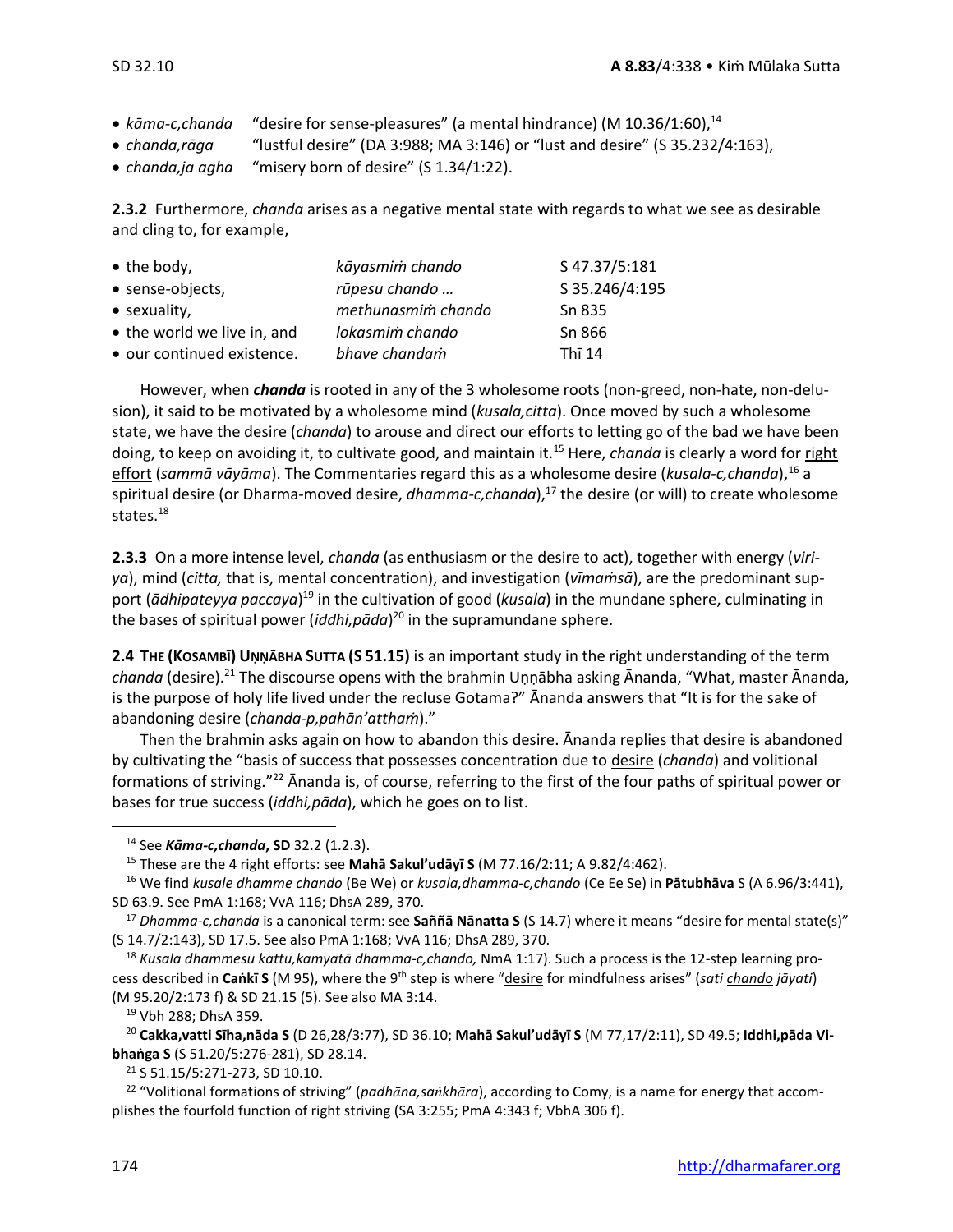This, however, only puzzles the brahmin, who thinks that "the situation without an end," that desire can end desire. Uṇṇābha thinks that this is *a circular argument* (we are assuming what we are trying to prove) where one desire overcomes another, but a desire would still remain. Of course, this would be the problem, if both occurrences of *chanda* have the same sense, that is, connote the same idea. However, a close study of Ānanda's reply shows that the sense of *chanda* depends on the context.

To clarify this vital point—that *chanda* (desire) must be understood in its right context—Ānanda uses a simple analogy: "What do you think, brahmin, did you earlier have a desire, 'I will go to the park,' and after you have gone to the park, did the said desire subside?" The brahmin answers yes.<sup>23</sup> It is then that Uṇṇābha sees that *chanda* he has in mind refers to "unwholesome desire," while the *chanda* of the *iddhi,pāda,* which Ānanda speaks of, is a type of *chanda* whose purpose is for the abandoning craving. In other words, when we say, "I desire to remove desire," the former is positive insofar as its purpose is to remove the latter, which is negative desire.

#### **2.5 WHEN DELIGHT IS GOOD**

#### **2.5.1 Desiring the good**

A similar theme occurs in **the (Taṇhā) Bhikkhuṇī Sutta** (A 4.159), where Ānanda admonishes a lovestruck nun (she had fallen in lust for Ānanda) on how "craving should be abandoned by craving" (*taṇhaṁ nissāya taṇhā pahātabbâ*). That is to say, by our craving for nirvana, we overcome the craving for sensepleasure. Ānanda explains that on hearing that someone has attained arhathood, we would also be inspired to do so.<sup>24</sup> Such a desire is of course wholesome.

Indeed, even nirvana itself is sometimes referred to as "desirable" (*rata*), the adjective of *ratī,* "delight." The Dhammapada declares that "the disciple of the fully self-awakened | delights in the destruction of craving" (*taṇha-k,khaya,rato hoti |sammā,sambuddha,sāvako*) (Dh 187cd). Although *ratī* usually has a negative sense, here it is used in a positive way.

#### **2.5.2 When killing is good**

**The Chetva Sutta** (S 11.21) records a similar case where a negative word is taken in a positive way. It is said that Shakra, the leader of the 33 Devas, asks the Buddha this question, followed by the answer:

| 939                | Kimsu chetvā sukham seti<br>kimsu chetvā na socati<br>kissassu eka, dhammassa<br>vadham rocesi gotamâ ti.                           | Having killed what does one sleep well?<br>Having killed what does one not sorrow?<br>Of which one thing,<br>Gotama, that you approve of killing?                                         |
|--------------------|-------------------------------------------------------------------------------------------------------------------------------------|-------------------------------------------------------------------------------------------------------------------------------------------------------------------------------------------|
| [The Blessed One:] |                                                                                                                                     |                                                                                                                                                                                           |
| 940                | Kodham chetvā sukham seti<br>kodham chetvā na socati<br>kodhassa visa, mūlassa,<br>madhur'aggassa vāsava<br>vadham ariyā pasamsanti | Having killed anger, one sleeps well.<br>Having killed anger, one does not sorrow.<br>Of anger with its venomous root<br>and honeyed tip, O Vāsava,<br>the killing the noble ones praise. |
|                    |                                                                                                                                     | (S 11.21/1:237) = SD 68.3                                                                                                                                                                 |

<sup>23</sup> For the detailed argument, see **(Kosambi) Uṇṇābha S** (S 51.15,7-10/5:272 f), SD 10.10.

<sup>24</sup> A 4.159/2:144-146 (SD 10.14).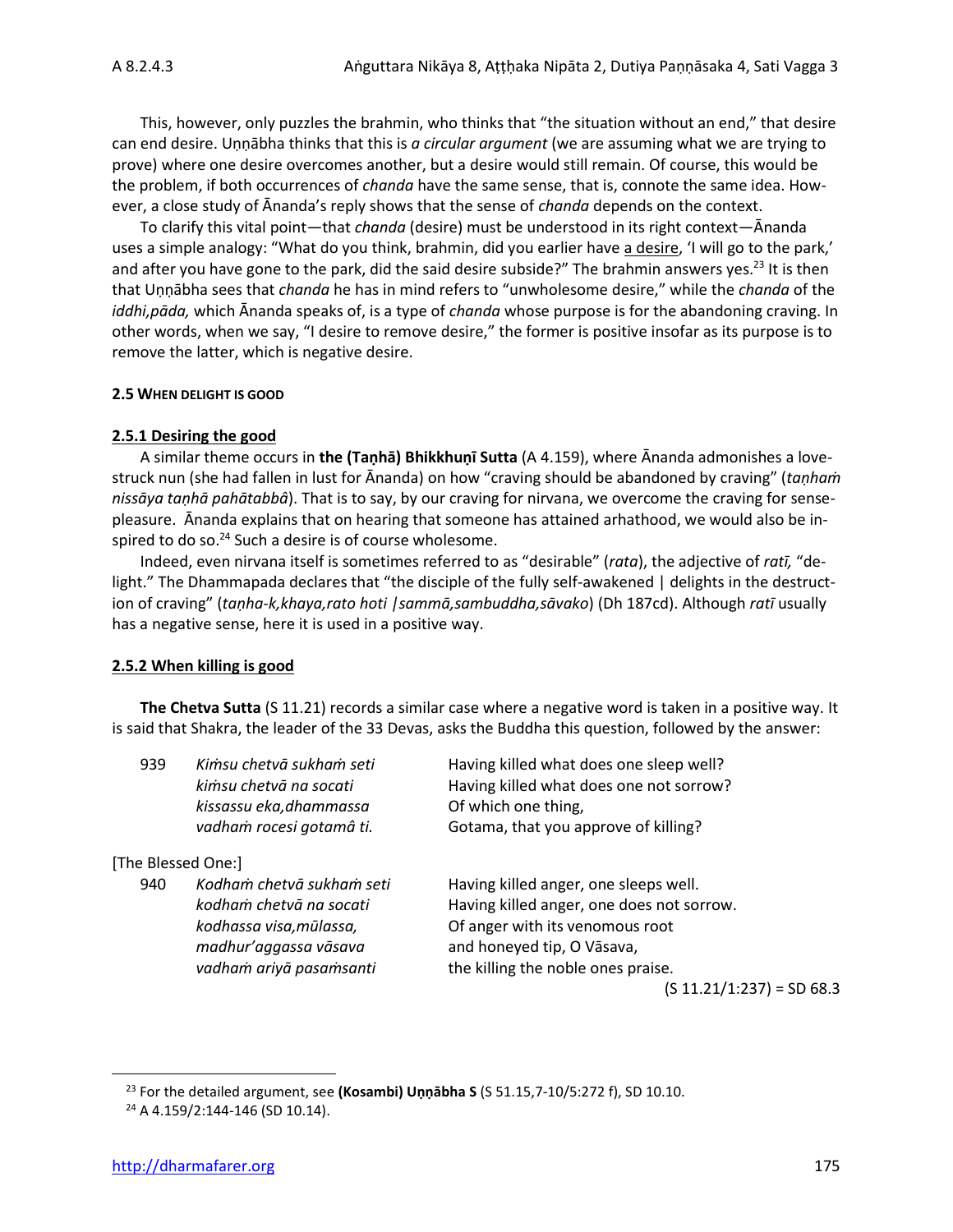Here, the word *chetvā* (having killed, slain) is the absolutive of *chindati* (he kills, slains). <sup>25</sup> The figurative sense here is clear enough. Evil should be removed, and in doing so, it is a wholesome act, as it brings about happiness and liberation.

#### **2.5.3 Spiritual restlessness**

Another negative term which is sometimes used in a positive sense is *uddhacca,* "restlessness," one of the five mental hindrances.<sup>26</sup> More specifically, it appears as *dhamm'uddhacca,* "Dharma-moved restlessness" or "spiritual restlessness." It makes a significant appearance in **the (Yuganaddha) Paṭipadā Sutta** (A 4.170), where it refers to *restlessness* in its description of one of the ways to attain final liberation.<sup>27</sup> According to this discourse, we can reach the path that leads to final liberation when the mind is under the influence of *dhamm'uddhacca,* that is, restlessness related to the Dharma. Once the mind settles down and becomes focussed, the path is attained.

The commentary on this passage and the Paṭisambhidhā,magga explains that this description refers to the arising of radiance (*obhāsa*), one of **the 10 imperfections of insight**. <sup>28</sup> Not understanding this to be an imperfection and failing to notice its impermanent nature then leads to the arising of restlessness. An alternative interpretation is to take *dhamm'uddhacca* as referring to "mental distress brought on by eagerness to realize the Dhamma, a state of spiritual anxiety that sometimes can precipitate an instantaneous enlightenment experience."<sup>29</sup> An example of this is the case of Bāhiya Dāru,cīriya's awakening (U  $1.10$ ). $30$ 

Interestingly, we can see *dhamm'uddhacca* in terms referring to spiritual evolution, such as *nekhammasita domanassa,* "pain [sorrow] of renunciation." In **the Saḷāyatana Vibhaṅga Sutta** (M 13), this kind of pain, a mental discomfort, allows the renunciant to overcome the "pain of household life," that is, the vicissitudes of lay life.<sup>31</sup> This pain of renunciation, in turn, is the restlessness arising from the desire to attain nirvana. In a sense, negative as it may be, it is a sign of something good. With its subsidence, we go on to realize a higher spiritual level.

#### **2.6 GOOD WORDS WITH BAD SENSE**

Just as some words usually taken in a bad sense can be used to convey a positive way, the reverse, too, is true: a good word or expression can have a bad connotation, depending on the context. We are familiar with words like *sati* (mindfulness) and *samādhi* (concentration) being used in their good senses. Yet we do have many cases of *micchā sati* (wrong mindfulness) and *micchā samādhi* (wrong concentration).<sup>32</sup> Hence, we need to examine the context carefully to ensure we rightly understand its intention.

<sup>25</sup> Cf Dh 46c. More commonly, *chindati* has the sense of "he cuts off" (Dh 283c, 346c, 347c, 369c, 397a, 398a).

<sup>26</sup> See *Uddhacca,kukkucca,* SD 32.7 (2.1.4).

 $27$  A 4.170.5/2:157 = SD 41.5.

<sup>28</sup> *Vipassanûpakkilesa,* viz (1) (radiance *obhāsa*), knowledge (*ñāṇa*), zest (*pīti*), tranquility (*passaddhi*), joy (*sukha*), resolution (*adhimokkha*), exertion (*paggaha*), assurance (*upaṭṭhāna*), equanimity (*upekkhā*), and attachment (*nikanti*). These imperfections arise only in a beginner to meditation, or one inexperienced, not a saint who has attained the truth. For explanations, see Vism 20.105-130/633-638; also AA 3:143; Pm 2:100.

<sup>29</sup> Nyanaponika & Bodhi, *Numerical Discourses of the Buddha,*1999:294 n69.

<sup>30</sup> U 1.10/8, SD 33.7. See also *Uddhacca,kukkucca,* SD 32.7 (2.2.2).

<sup>31</sup> See **Saḷāyatana Vibhaṅga S** (M 137,12+13/3:218 f @ SD 29.5.

<sup>32</sup> **Pāyāsi S** (D 23,31/2:353), **Saṅgīti S** (D 33,3.1(1)/3:254), **Das'uttara S** (D 34,2.1(4)/3:286, 34,2.3(4)/3:290,34,- 2.3(9)/3:291); **Dvedha Vitakka S** (M 19,26/1:118), **Vammika S** (M 23,4/1:144), **Mahā Cattārīsaka S** (M 117,35/3:77), **Bhūmija S** (M 126,9/3:140); **Aṭṭh'aṅgika S** (S 14.28/2:168), **Das'aṅga S** (S 14.29/2:168), **(Thīna,middhā) Tissa S** (S 22.84/3:109, **Avijjā S** (S 45.1/5:1), **(Pubb'aṅgamā) Avijjā S** (S 45.11/5:12), **Vihāra S 2** (S 45.12/5:13), **Kukkuṭ'ārāma S 1** (S 45.18/5:16 f), **Micchatta S** (S 45.21/5:17 f), **Akusala Dhamma S** (S 45.22/5:18), **Paṭipadā S 1** (S 45.23/5:18), **Paṭipadā S 2** (S 45.24/5:18 f), **Asappurisa S 1** (S 45.25/5:19 f), **Asappurisa S 2** (S 45.26/5:20), **Paṭipatti S 1** (S 45.31/5:23),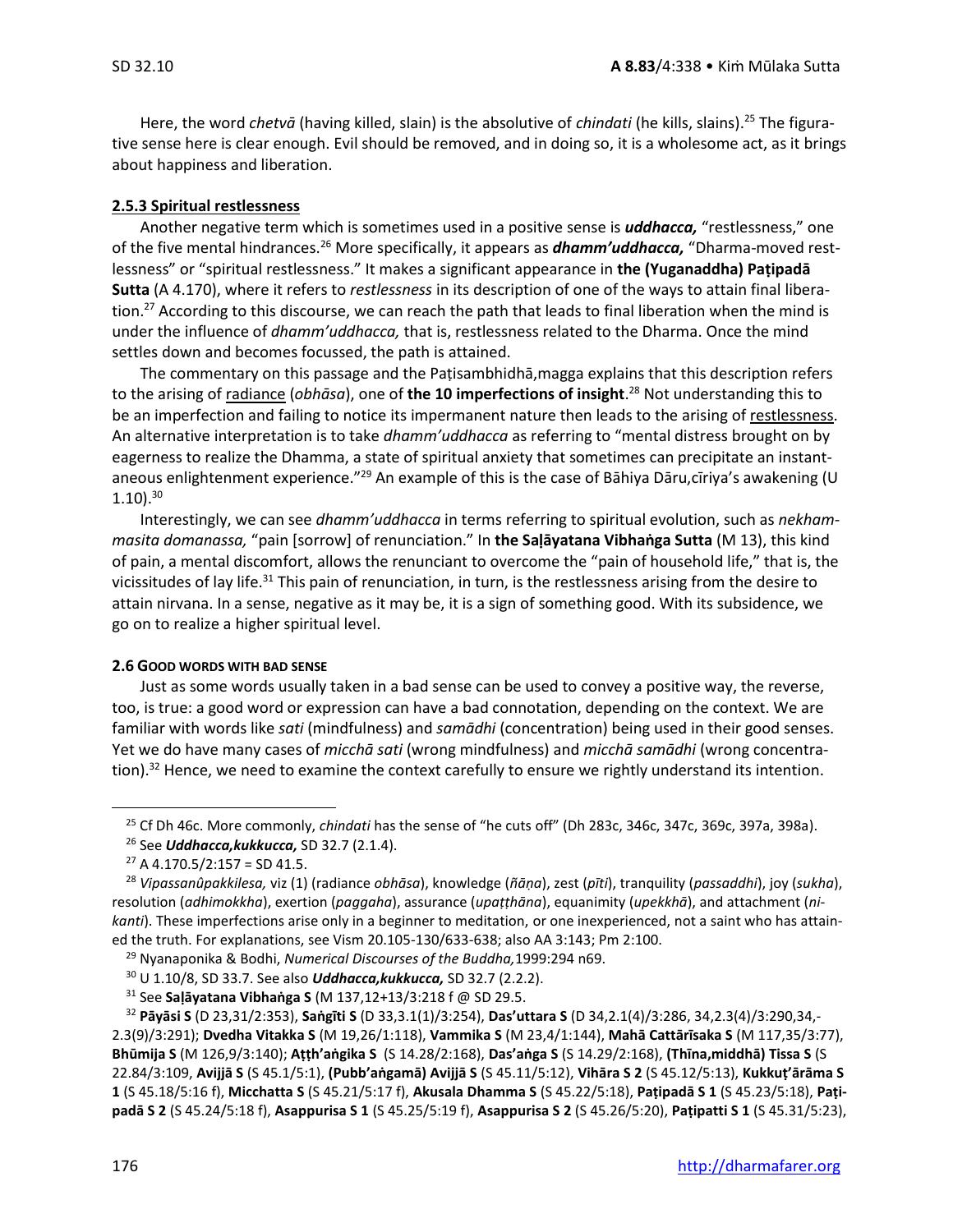All these interesting discussions show how words in the early texts serve as the tools of spiritual change. Although early Buddhism has a huge scripture, $33$  it is not a religion of the book. Seekers are often warned of not being trapped by words,<sup>34</sup> of seeing the forest despite the tree, and yet to cut down the forest, but not the tree.<sup>35</sup> For our present purposes, we should understand the meaning of *chanda* in this spirit, and this spirit should similarly prevail in our understanding of the other key terms of the Kim Mūlaka Sutta, which we shall now turn to.

# **3** The way of all things

**3.1** Now that we have a better picture of the nature of language, text and context in early Buddhism, we are ready to examine the message of the Kim Mūlaka Sutta more closely and thoroughly. The Buddha begins his answer by stating **"Rooted in desire, avuso, are all thing"** [§4]. Ñāṇananda makes use of an instructive figure—the parable of the gem in the rubbish heap (but I have given it a slightly different interpretation).

A man approaches *a rubbish heap* (a unitary notion) to dispose of it. Suddenly, he sees a gem: it becomes his object of desire and interest. The gem has emerged from what is earlier taken to be a rubbish heap, but his focus is now the gem, which becomes everything, "all things," to him at that moment. *Rooted in desire are all things.* 36

**3.2** The man's desire forces him to direct his attention totally to the gem. Now what is "attention" (*manasikāra*) here? The texts often define attention as the directing of the mind to "a sign and its details" (*nimitta anuvyañjana*).<sup>37</sup> The Commentaries say that "**sign**"(*nimitta*) here refers to a grasping arising through one's sensual lust (*chanda,rāga,vasena*) or on account of merely one's view (*diṭṭhi,matta,vasena*); "**detail**" (*anuvyañjana*) here refers to finding delight by grasping at another's limb or body part (eyes, arms, legs, etc).<sup>38</sup>

In this case, the man examines the gem carefully and notices its shape, hardness, lustre, etc, and thinks about its value, and the wealth and pleasures it would bring. And so the gem is born. Thus, the Buddha says: **"Born in attention are all things."** An ignorant child or an animal would not know that it is a gem. The man has some concept of "gem" beforehand, a foreknowledge with which perceives the gem. However, whether the gem is genuine or not is another matter.

**3.3** A mind filled with desire (*chanda*) is always looking for a sense-object to cling to—like a monkey rapidly swinging from tree to tree, clinging to one branch after another.<sup>39</sup> Then, it might be added, when the monkey notice a bright object, it is at once captivated to examine it more closely, and to consume it if it is a sweet ripe fruit. This is how attention works: it draws us to a sense-object. Here the gem-finder is consumed by the gem, as it were.

**Anātha,piṇḍika S 1** (S 55.26/5:383); 8 suttas (A 4.204-211/2:220-225), **Micchā Vācā S** (A 5.119/3:141), **Khetta S** (A 8.34.3/4:237), 51 suttas (A 10.104-154/5:212-248).

<sup>34</sup> See the parable of the raft in **Alagaddûpama S** (M 22,13-14/1:134 f) & SD 3.13 (2).

<sup>35</sup> "Cut down the forest, but the tree. | From the forest arises fear. | Having cut down the forest and growths, | O bhikshus, you are-forest-free! (Dh 283).

<sup>36</sup> For a similar but more elaborate idea, see the parable of the heap of coins: Vism 14.4-5/437.

<sup>&</sup>lt;sup>33</sup> The Pali Canon itself is estimated to be over 11 times the Christian Bible in size.

<sup>37</sup> For a more detailed discussion, see *Nimitta & Anuvyañjana,* SD 19.14.

<sup>38</sup> Nm 2:390; Nc 141, 141; DhsA 400, 402; cf MA 1:75, 4:195; SA 3:4, 394; Nc 1:55; DhA 1:74). On other meanings of *nimitta,* see SD 13 §3.1a.

<sup>39</sup> **Assutava S 1** (S 12.61,6-8/2:94 f), SD 20.2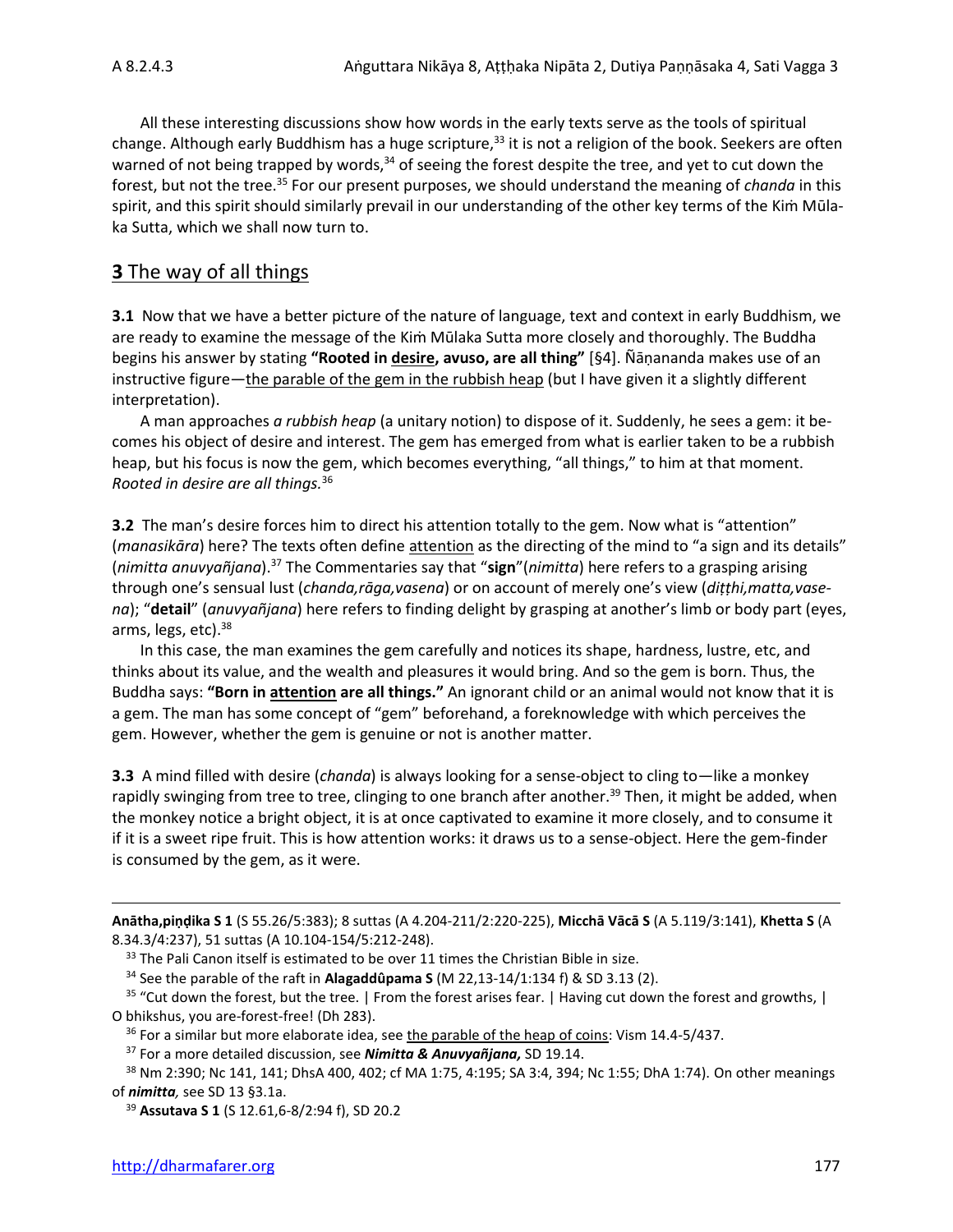How does the gem really come to the man's attention? His eyes see a bright object: it catches his eye. If he had ignored it, and were to go on clearing the rubbish, he would not have bothered about the gem. Hence, it is said, **"Arisen through contact are all things."** The "contact" (*phassa*) here is of course "eye contact," or the visual impact of the gem on the man.

**3.4 Contact** (*phassa*) is the sense-stimulus associated with the element-related thoughts already mentioned.<sup>40</sup> The converge on **feeling** (*vedanā*), the affective response to the contact or experience, with the tones of pleasant, unpleasant or neutral, which holds together the various aspects of the conscious moment.

When the man sees the gem, he feels excited and bright-eyed: this is a pleasurable feeling. All his attention now focusses on the gem. Hence, it is said, **"converging in feeling are all things."** In fact, the man has all but forgotten about the rubbish at that moment. He is fully concentrated on the gem. Hence, **"concentration is the leader of all things,"** in the sense of playing the key role in building the mind up to its peak. Here, of course, it is clearly *wrong* concentration [2.6].

**3.5** Further, it is said, **"Mindfulness is the lord of all things,"** to stress its dominant role in controlling the mind. But this is clearly *wrong* mindfulness [2.6], because it is rooted in desire (*chanda*). And it is a very powerful thought; it overwhelms him totally.

The Buddha then says, **"Wisdom is the highest in all things."** How does wisdom fit into our parable here? Having got over his initial excitement, the man (assuming he has some wisdom), would, for example, consider carefully how to protect his newly found treasure, or how to make use of it. If he is careful and wise in making use of the gem, then he would be rich and live comfortably with his family. His wisdom has brought him wealth and happiness, the highest things in life for an erstwhile rubbish disposer. But this is a *worldly* consideration.

The purpose of the parable is to point to higher things. The gem is the *wisdom* that the 3 jewels can give us. It is a *wealth* which, as it were, we could redeem ourselves from our samsaric debts, our karmic debits. This spiritual wealth is our best tool for rising above craving and ignorance, and leads to the attainment of the supramundane path, that is, true liberation.

#### **4** The essence of all things

#### **4.1 "LIBERATION IS THE ESSENCE OF ALL THINGS"**

Finally, the Buddha declares, **"Liberation is its essence of all things,"** that is, the goal of the path (which the Commentary identifies as "the fruit of liberation," *phala,vimutti,* AA 4:176). Finally, our consciousness, as it were, find a "firm footing" (*ogadha*) only in nirvana, the death-free (*amata*), taking it as its object (in the path and fruition) and because they are "established" in nirvana. Outside of nirvana, as it were, we keep on roaming and wandering on, hindered by ignorance, fettered by craving."41

In nirvana, all "things" as we know it come to a complete end, transcending both being and nonbeing.<sup>42</sup> It is opposite of what we do and what happens in the "real" world. The name-and-form model is useful in show us how we habitually *reify* our experiences, we "thingify" what are really events and processes. What does this mean?

<sup>&</sup>lt;sup>40</sup> As regards most of the remaining terms, we may be able to find some clarification from the brief Aṅguttara commentary on the (Kim Ārammaṇa) Samiddhi Sutta (AA 4:176).

 $41$  (S 22.9.3/3:149, SD 28.7a) = (S 22.100,3/3:151, SD 28.7b).

<sup>42</sup> **Kiṁ Mūlaka S** (A 8.83) has only the first 8 questions; the full list of 10 questions appears in **Bhagavā Mūlaka S**  (A 10.58/5:106 f), SD 67.4. [1.1]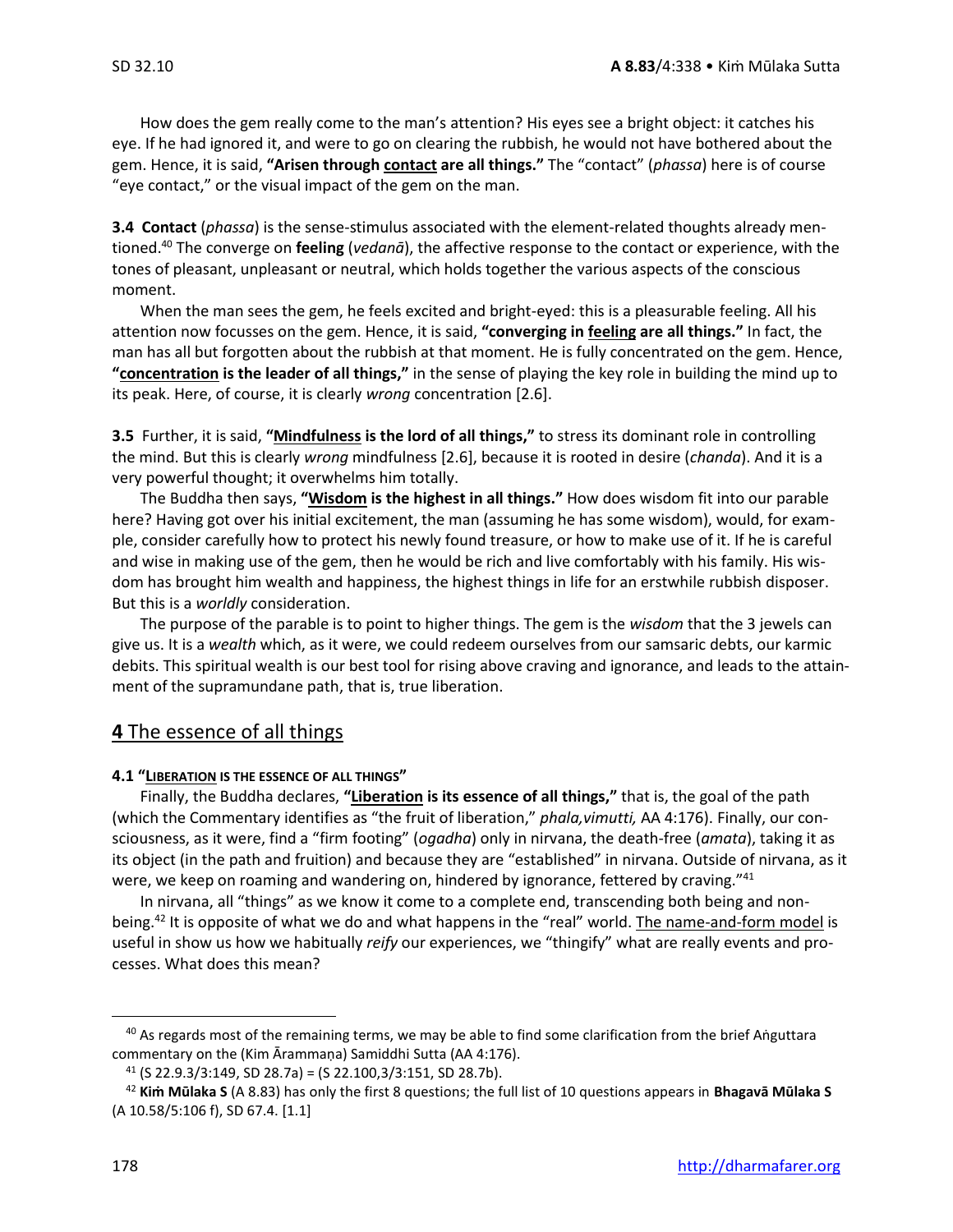This has to do with how we make sense of things. When we see a *form,* say, something yellow, edible and tasty, our minds at once give it a *name*: "banana!" The mind, of course, works in a more complicated way than this. Immediately upon experiencing a banana, we will detect a sense of pleasure at the eye-door, since we like bananas. (This immediate reaction has been conditioned by our previous banana experiences, so that we perceive yellow bananas as being delicious.) Each time, we respond in this maner, we reinforce our liking for bananas. This is how we accumulate and strengthen our latent tendencies.<sup>43</sup>

#### **4.2 CONCEPTS ARE** *NOT* **THE ESSENCE OF ALL THINGS**

**4.2.1** In the course of our religious history, we have come with interesting, even persuasive, notions to explain how the universe and life began, on the meaning and purpose of our lives, and so on. Out of our habitual *fear of death*, we introduced the notion of some kind of abiding entity, an enduring soul. Out of our persistent *need for security* and to explain how "things" began or happened, we resort to a God idea. Religious history regularly records how the God idea lies at the root of colonialism, cultural domination and mental pathology. Such an idea or being can hardly be "essence of all existence."

But what does "all things" (*sabbe dhammā*) here mean? The Commentaries seem to take this as referring to "wholesome states" (*kusala dhamma*).<sup>44</sup> I think **the Sabba Sutta** (S 35.23) gives a better explanation: all that we *have* to know with (the instruments or methods of knowing) are our 6 sense-faculties (the 5 physical senses and the mind), and all that we *can* know are the sense-objects.<sup>45</sup> This is the *all* that we can ever truthfully and usefully claim.<sup>46</sup>

**4.2.2** Yet, this is enough. When we closely examine how our sense-faculties work, and the nature of the sense-objects, we *know,* or at least *sense,* that our life and world is completely a *sense-based* and *sensemade* world. In such a world, we sooner or later realize that how imperfect our senses may be, we are still capable of learning from such imperfections or suffering. The more we learn, the more we adapt, the more we evolve. In an important, we are working to *liberate* ourselves from the shortcomings of our senses.

As such, it makes better sense (indeed the best sense), to work with the notion that "liberation is the essence of all things" than any theistic speculation or dogma. Speculations keep us in a circular rut. Dogma stops us from thinking for ourselves. The notion of liberation, on the other hand, entails that we evolve into better beings. Just as *survival* of a species is the essence of biological evolution, the *liberation*  of the individual is at the heart of spiritual evolution.

**4.2.3** Indeed, liberation is at the very heart of such discourses as **the Mahā Sārôpama Sutta** (M 29). The essence of all things is not the heaping up of concepts and dogmas, much less of proving them wrong or right, much less of attracting power, wealth, gain, honour or fame. Hence, the Mahā Sārôpama Sutta closes with these words:

So this holy life, bhikshus, does not have gain, honour, and renown as its benefit, or for the attainment of virtue as its benefit, or the attainment of concentration as its benefit, or knowledge and vision as its benefit.

<sup>43</sup> See *Anusaya* (SD 31.3).

<sup>44</sup> ItA 1:155; DhsA 69.

<sup>45</sup> S 35.23/4:15 (SD 7.1).

<sup>46</sup> For a fuller explanation on *sabba* and the "rooted" (*mūlaka*), see SD 57.20b (1.2).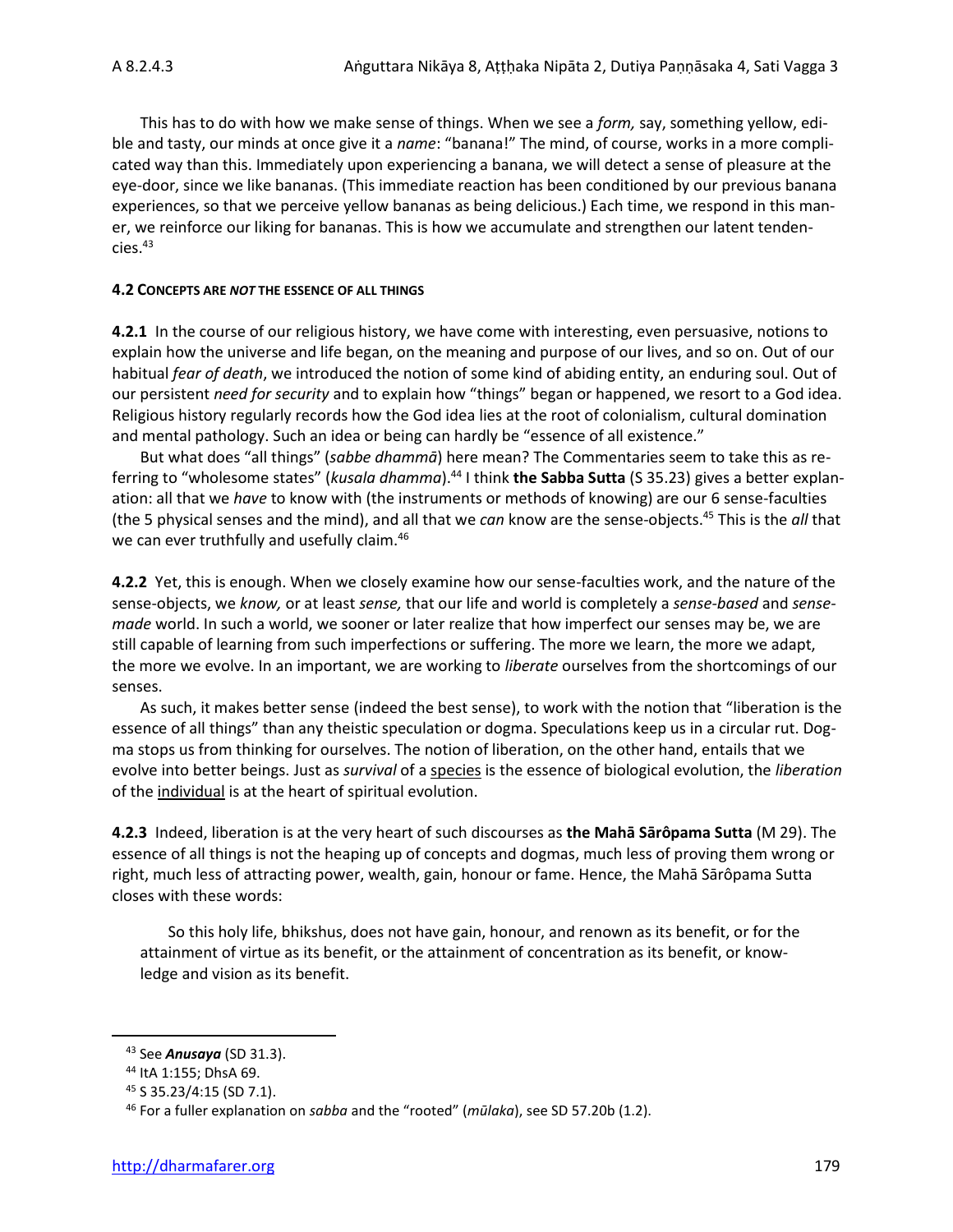But it is the unshakable liberation of mind that is the goal of this holy life, its heartwood, and its end. (M 29,7/1:197), SD 53.8

 $-$ 

# **Kiṁ Mūlaka Sutta** The Discourse on "What is the Root?" A 8.83

**1** "If, bhikshus, the wanderers of other sects were to ask you thus:

| (1) 'In what are all things [states] rooted?                                         | kim mūlakā, āvuso, | sabbe dhammā |
|--------------------------------------------------------------------------------------|--------------------|--------------|
| (2) In what are all things born?                                                     | kim sambhavā       | sabbe dhammā |
| (3) In what do all things arise?                                                     | kim samudayā       | sabbe dhammā |
| (4) In what do all things converge?                                                  | kim samosaranā     | sabbe dhammā |
| (5) What is the leader of all things?                                                | kim pamukhā        | sabbe dhammā |
| (6) What is the (supreme) lord of all things?                                        | kim adhipateyyā    | sabbe dhammā |
| (7) What is superior in all things?                                                  | kim uttarā         | sabbe dhammā |
| (8) What is the essence [the heart] of all things?'                                  | kim sārā           | sabbe dhammā |
| When you acked thus bhikshus by the wanderers of other sects how should you answer?" |                    |              |

When you asked thus, bhikshus, by the wanderers of other sects, how should you answer?"

**2** "Bhante, our teachings are rooted in the Blessed One, guided by the Blessed One, have the Blessed One as refuge. It would be good indeed if the Blessed One were to explain its meaning. Having heard the Blessed One, the monks would remember it."<sup>47</sup>

"In that case, bhikshus, listen, pay careful attention, I will speak. "Yes, bhante," the monks answered the Blessed One in assent.

**3** The Blessed One said this:

"If, bhikshus, the wanderers of other sects were to ask you thus:

*In what are all things rooted? In what are all things born? In what do all things arise? In what do all things converge? What is the leader of all things? What is the lord of all things? What is superior in all things?*

<sup>47</sup> *Bhagavam,mūlakā no bhante dhammā, bhagavaṁ nettikā, bhagavaṁ paisaraṇā. Sādhu vata bhante bhagavata-ñ'eva paibhātu etassa bhāsitassa attho. Bhagavato sutvā bhkikkhū dhāressantîti*. This is stock: **Mahā Dhamma,samādāna S** (M 46,2/1:309 f), SD 59.11; **Vīmaṁsaka S** (M 47,3/1:317), SD 35.6; **Naakapāna S** (M 68,8/1:465), SD 37.4; **Mahā Suññata S** (M 122,19/3:115), SD 11.4; **Bālena Paṇḍita S** (S 2:24), SD 21.1, **Parivīmaṁsanā S** (S 12.51/2:81), SD 11.5, **Candûpama S** (S 16.3/2:199), SD 38.2; **Sammā,sambuddha S** (S 22.58/3:66), SD 49.10; **Sall'atthena S** (S 36.6/4:208), SD 5.5, **Ānanda S 2** (S 36.16/4:221); **(Tika) Añña Titthiyā S** (A 3.68/1:199), SD 16.4; **Loka,dhamma S** (A 8.6/4:158), SD 48.3; **Kiṁ Mūlaka S** (A 8.83/4:338), SD 32.10; **Sambodhi Pakkhika Dhamma S** (A 9.1/4:351), SD 82.1; **Bhagavā Mūlaka S** (A 10.58/5:106), SD 57.20; **(Ekādasaka) Samādhi S 2** (A 11.20/5:355).